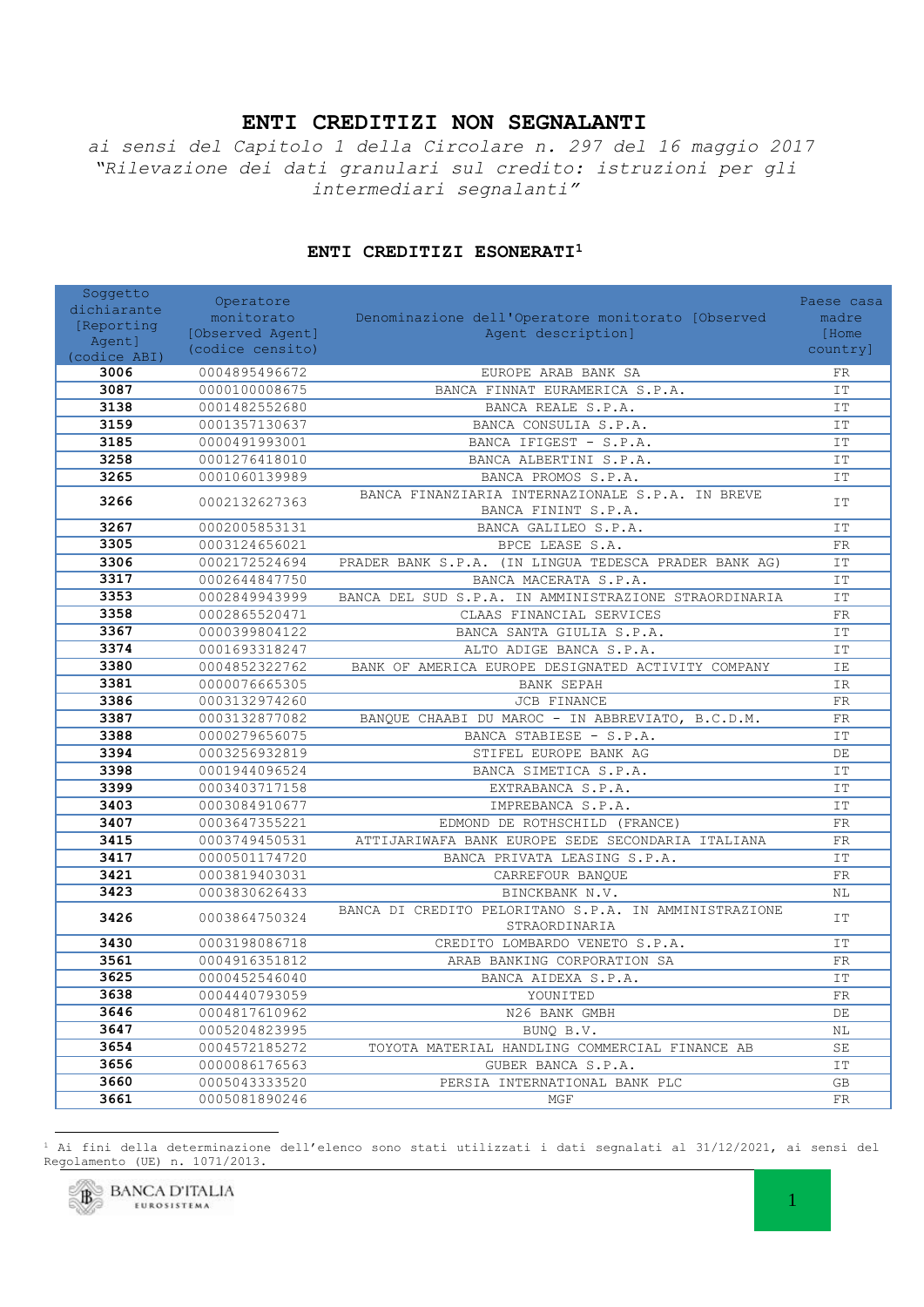| 3662 | 0005109364953 | AK NORDIC AB                                                                                                                    | SE |
|------|---------------|---------------------------------------------------------------------------------------------------------------------------------|----|
| 3664 | 0004428110632 | HYUNDAI CAPITAL BANK EUROPE GMBH                                                                                                | DE |
| 3665 | 0005199986522 | SOLARISBANK AG                                                                                                                  | DE |
| 5023 | 0001624273979 | BANCA REGIONALE DI SVILUPPO S.P.A. IN FORMA<br>ABBREVIATA 'BRS S.P.A.'                                                          | IT |
| 5030 | 0002891614730 | VIVIBANCA S.P.A.                                                                                                                | IT |
| 5033 | 0002720455682 | BANCA POPOLARE DELLE PROVINCE MOLISANE - SOCIETA'<br>COOPERATIVA PER AZIONI                                                     | IT |
| 5038 | 0003734208506 | BANCA POPOLARE DEL MEDITERRANEO SOCIETA' COOPERATIVA<br>PER AZIONI                                                              | IT |
| 5496 | 0000111060517 | BANCA POPOLARE DI CORTONA - SOCIETA' COOPERATIVA PER<br>AZIONI                                                                  | IT |
| 5602 | 0000861743492 | BANCA POPOLARE VESUVIANA SOCIETA' COOPERATIVA                                                                                   | IT |
| 7012 | 0001664959525 | BANCA DI CREDITO COOPERATIVO DI BARI - SOCIETA'<br>COOPERATIVA                                                                  | IT |
| 7017 | 0001067920700 | BANCA DI CREDITO COOPERATIVO DEL CIRCEO E PRIVERNATE<br>- SOCIETA' COOPERATIVA                                                  | IT |
| 7048 | 0001227035648 | BANCA DELL'ELBA CREDITO COOPERATIVO - SOCIETA'<br>COOPERATIVA                                                                   | IT |
| 7056 | 0001419230038 | BANCA DELL'ALTA MURGIA CREDITO COOPERATIVO - SOCIETA'<br>COOPERATIVA                                                            | IT |
| 7078 | 0001631722169 | BANCA DI CREDITO COOPERATIVO DEI CASTELLI E DEGLI<br>IBLEI SOCIETA' COOPERATIVA                                                 | IT |
| 7080 | 0001722849948 | CREDITO ETNEO - BANCA DI CREDITO COOPERATIVO,<br>SOCIETA' COOPERATIVA A RESPONSABILITA' LIMITATA                                | IT |
| 7086 | 0001696489873 | BANCA DI CREDITO COOPERATIVO DELL'ADRIATICO TERAMANO<br>- SOCIETA' COOPERATIVA                                                  | IT |
| 7087 | 0001761076135 | BANCA DI TARANTO - BANCA DI CREDITO COOPERATIVO -<br>SOCIETA' COOPERATIVA                                                       | IT |
| 7091 | 0004238803849 | BANCA DEL CATANZARESE - CREDITO COOPERATIVO -<br>SOCIETA' COOPERATIVA                                                           | IT |
| 7092 | 0001903345813 | BANCA DI CREDITO COOPERATIVO DEI CASTELLI ROMANI E<br>DEL TUSCOLO - SOCIETA' COOPERATIVA                                        | IT |
| 7094 | 0002175521653 | BANCA DI CREDITO COOPERATIVO DI MASSAFRA - SOCIETA'<br>COOPERATIVA                                                              | IT |
| 7096 | 0002173925964 | BANCA DI CREDITO COOPERATIVO DI CAGLIARI SOCIETA'<br>COOPERATIVA                                                                | IT |
| 7101 | 0002776453546 | BANCA DI ANDRIA DI CREDITO COOPERATIVO - SOCIETA'<br>COOPERATIVA PER AZIONI A RESPONSABILITA' LIMITATA                          | IT |
| 7108 | 0003049850058 | BANCA DI CREDITO COOPERATIVO AGRIGENTINO - SOCIETA'<br>COOPERATIVA                                                              | IT |
| 7110 | 0003132891005 | BANCA DI CREDITO COOPERATIVO DI NAPOLI SOCIETA'<br>COOPERATIVA PER AZIONI (IN SIGLA B.C.C. DI NAPOLI)                           | IT |
| 7113 | 0003832525172 | BANCA DI CREDITO COOPERATIVO DI PUTIGNANO - SOCIETA'<br>COOPERATIVA PER AZIONI                                                  | IT |
| 8010 | 0000125068044 | CASSA RAIFFEISEN VAL BADIA SOCIETA' COOPERATIVA -<br>GENOSSENSCHAFT                                                             | IT |
| 8020 | 0000593692800 | CASSA RAIFFEISEN ALTA PUSTERIA SOCIETA' COOPERATIVA<br>(IN LINGUA TEDESCA RAIFFEISENKASSE HOCHPUSTERTAL<br>GENOSSENSCHAFT)      | IT |
| 8026 | 0000641229480 | CASSA RURALE DI LEDRO - BANCA DI CREDITO COOPERATIVO<br>- SOCIETA' COOPERATIVA                                                  | IT |
| 8056 | 0000373753009 | CASSA RAIFFEISEN CASTELROTTO - ORTISEI SOC.<br>COOPERATIVA - RAIFFEISENKASSE KASTELRUTH - ST. ULRICH<br>GENOSSENSCHAFT          | IT |
| 8065 | 0000643839877 | CASSA RAIFFEISEN SCHLERN - ROSENGARTEN SOCIETA'<br>COOPERATIVA (IN TED. RAIFFEISENKASSE SCHLERN-<br>ROSENGARTEN GENOSSENSCHAFT) | IT |
| 8066 | 0000532003330 | CASSA RAIFFEISEN ALTA VENOSTA SOCIETA' COOPERATIVA<br>(IN LINGUA TEDESCA RAIFFEISENKASSE OBERVINSCHGAU<br>GENOSSENSCHAFT)       | IT |
| 8080 | 0000178010511 | CASSA RAIFFEISEN DI DOBBIACO SOCIETA' COOPERATIVA (IN<br>LINGUA TEDESCA RAIFFEISENKASSE TOBLACH GENOSSENSHAFT)                  | IT |

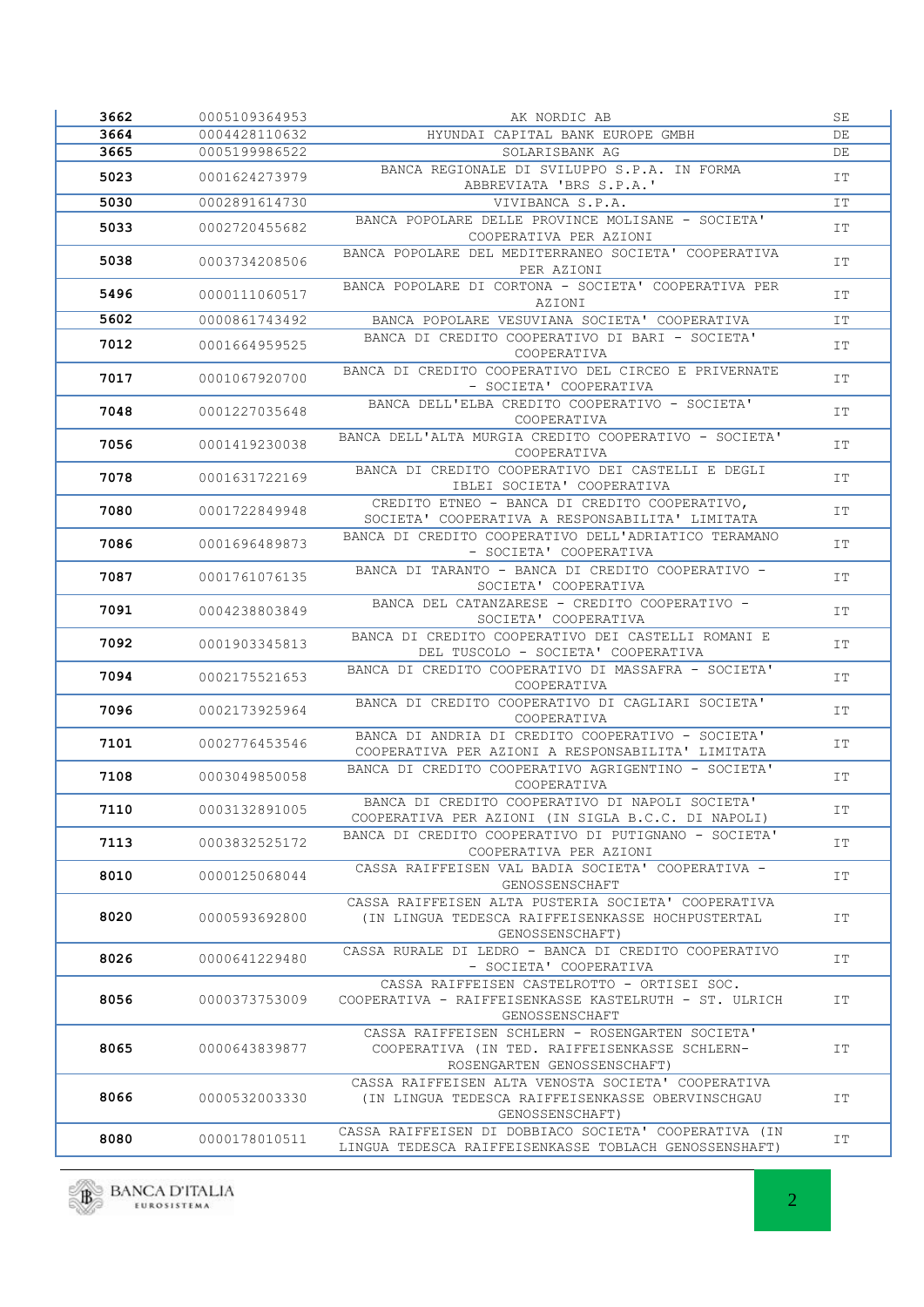| 8086 | 0000643840011 | BANCA DI ANCONA E FALCONARA MARITTIMA CREDITO<br>COOPERATIVO - SOCIETA' COOPERATIVA                                            | IT |
|------|---------------|--------------------------------------------------------------------------------------------------------------------------------|----|
| 8094 | 0000647482885 | CASSA RAIFFEISEN DI FUNES SOCIETA' COOPERATIVA (IN<br>LINGUA TEDESCA RAIFFEISENKASSE VILLNOESS<br>GENOSSENSCHAFT)              | IT |
| 8102 | 0000643840357 | CASSA RURALE VALSUGANA E TESINO - BANCA DI CREDITO<br>COOPERATIVO - SOCIETA' COOPERATIVA                                       | IT |
| 8110 | 0000559527418 | CASSA RAIFFEISEN LACES SOCIETA' COOPERATIVA (IN<br>LINGUA TEDESCA RAIFFEISENKASSE LATSCH GENOSSENSCHAFT)                       | IT |
| 8112 | 0000102755926 | CASSA RAIFFEISEN DI LAGUNDO SOCIETA' COOPERATIVA (IN<br>LINGUA TEDESCA RAIFFEISENKASSE ALGUND GENOSSENSCHAFT)                  | IT |
| 8113 | 0000604293390 | CASSA RAIFFEISEN BASSA VALL'ISARCO SOCIETA'<br>COOPERATIVA (IN TEDESCO RAIFFEISENKASSE<br>UNTEREISACKTAL GENOSSENSCHAFT)       | IT |
| 8114 | 0000598697763 | CASSA RAIFFEISEN BASSA ATESINA (IN LINGUA TEDESCA<br>RAIFFEISENKASSE UNTERLAND)                                                | IT |
| 8117 | 0000647482967 | CASSA RAIFFEISEN DI LASA SOCIETA' COOPERATIVA (IN<br>LINGUA TEDESCA RAIFFEISENKASSE LAAS GENOSSENSCHAFT)                       | IT |
| 8126 | 0000643841184 | BANCA DI CREDITO COOPERATIVO DI MONTEPAONE SOCIETA'<br>COOPERATIVA                                                             | IT |
| 8133 | 0000345698551 | CASSA RAIFFEISEN MERANO SOCIETA' COOPERATIVA (IN<br>LINGUA TEDESCA RAIFFEISENKASSE MERAN GENOSSENSCHAFT)                       | IT |
| 8134 | 0000615340206 | CASSA RAIFFEISEN DI MARLENGO SOCIETA' COOPERATIVA (IN<br>LINGUA TEDESCA RAIFFEISENKASSE MARLING GENOSSENSHAFT)                 | IT |
| 8139 | 0000515290068 | CASSA RURALE ROTALIANA E GIOVO - BANCA DI CREDITO<br>COOPERATIVO - SOCIETA' COOPERATIVA                                        | IT |
| 8140 | 0000579379068 | CASSA RURALE DOLOMITI - BANCA DI CREDITO COOPERATIVO<br>- SOCIETÀ COOPERATIVA                                                  | IT |
| 8148 | 0000272299967 | CASSA RAIFFEISEN DI MONGUELFO-CASIES-TESIDO SOCIETA'<br>COOPERATIVA (RAIFFEISENKASSE WELSBERG-GSIES-TAISTEN<br>GENOSSENSCHAFT) | IT |
| 8149 | 0000643841756 | BANCA DI CREDITO COOPERATIVO DI BASCIANO - SOCIETA'<br>COOPERATIVA                                                             | IT |
| 8154 | 0000846231563 | BANCA 2021 - CREDITO COPERATIVO DEL CILENTO, VALLO<br>DI DIANO E LUCANIA - SOCIETA' COOPERATIVA                                | IT |
| 8157 | 0000126241693 | CASSA RAIFFEISEN BASSA VENOSTA SOCIETA' COOPERATIVA<br>(IN LINGUA TEDESCA RAIFFEISENKASSE UNTERVINSCHGAU<br>GENOSSENSCHAFT)    | IT |
| 8162 | 0000395728544 | CASSA RAIFFEISEN DI NOVA PONENTE-ALDINO SOCIETA'<br>COOPERATIVA (IN TEDESCO RAIFFEISENKASSE DEUTSCHNOFEN-<br>ALDEIN GEN.)      | IT |
| 8163 | 0000630937690 | CASSA RURALE VAL DI SOLE - BANCA DI CREDITO<br>COOPERATIVO - SOCIETA' COOPERATIVA                                              | IT |
| 8175 | 0000130403572 | CASSA RAIFFEISEN DI PARCINES SOCIETA' COOPERATIVA (IN<br>LINGUA TEDESCA RAIFFEISENKASSE PARTSCHINS<br>GENOSSENSHAFT)           | IT |
| 8182 | 0000526512542 | CASSA RAIFFEISEN WIPPTAL SOCIETA' COOPERATIVA (IN<br>LINGUA TEDESCA RAIFFEISENKASSE WIPPTAL<br>GENOSSENSCHAFT)                 | IT |
| 8183 | 0000409390507 | CASSA RAIFFEISEN PRATO-TUBRE SOCIETA' COOPERATIVA (IN<br>LINGUA TEDESCA RAIFFEISENKASSE PRAD-TAUFERS<br>GENOSSENSHAFT)         | IT |
| 8189 | 0000527850605 | BANCA DI CREDITO COOPERATIVO DELLA VALLE DEL TRIGNO -<br>SOCIETA' COOPERATIVA                                                  | IT |
| 8200 | 0000649381944 | CASSA RURALE NOVELLA E ALTA ANAUNIA - BANCA DI<br>CREDITO COOPERATIVO - SOCIETA' COOPERATIVA                                   | IT |
| 8220 | 0000273649266 | CASSA RURALE DI SALORNO SOCIETA' COOPERATIVA (IN<br>LINGUA TEDESCA RAIFFEISENKASSE SALURN GENOSSENSCHAFT)                      | IT |
| 8226 | 0000598243679 | CASSA RAIFFEISEN DI SAN MARTINO IN PASSIRIA SOCIETA'<br>COOPERATIVA (RAIFFEISENKASSE ST. MARTIN IN PASSEIER<br>GENOSSENSCHAFT) | IT |
| 8231 | 0000643843738 | CASSA RAIFFEISEN ULTIMO - S. PANCRAZIO - LAUREGNO<br>SOCIETA' COOPERATIVA (RAIFFEISENKASSE ULTEN-<br>ST. PANKRAZ-LAUREIN GEN.) | IT |

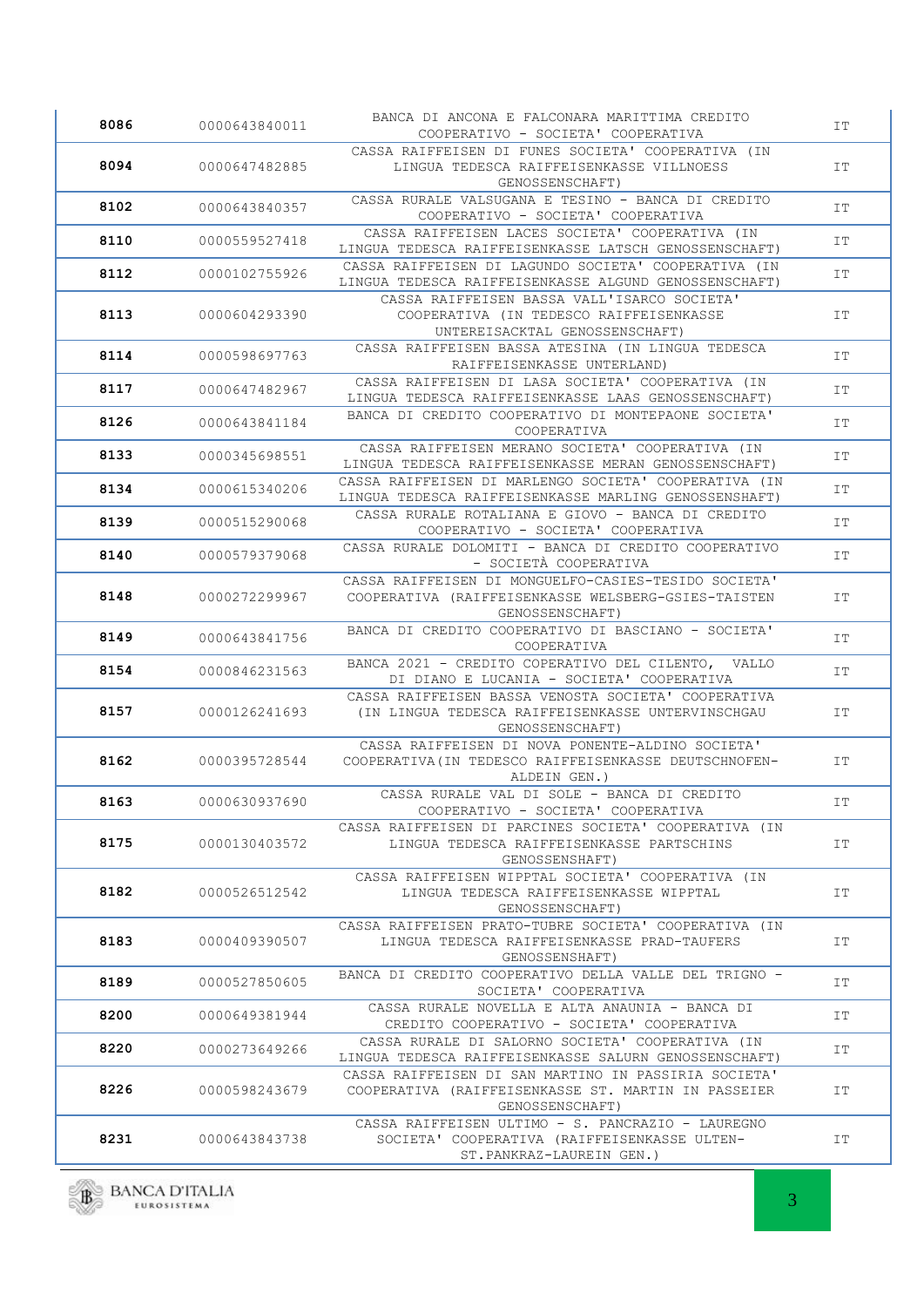| 8233 | 0000615339562 | CASSA RAIFFEISEN VAL SARENTINO SOCIETA' COOPERATIVA<br>(IN LINGUA TEDESCA RAIFFEISENKASSE SARNTAL<br>GENOSSENSCHAFT)         | IT |
|------|---------------|------------------------------------------------------------------------------------------------------------------------------|----|
| 8234 | 0000167984807 | CASSA RAIFFEISEN DI SCENA SOCIETA' COOPERATIVA (IN<br>LINGUA TEDESCA RAIFFEISENKASSE SCHENNA<br>GENOSSENSCHAFT)              | IT |
| 8238 | 0000511477421 | CASSA RAIFFEISEN VAL GARDENA SOCIETA' COOPERATIVA<br>(RAIFFEISENKASSE GRODEN GENOSSENSCHAFT - CASSA<br>RAIFFEISEN GHERDEINA) | IΤ |
| 8244 | 0000593692238 | CASSA RAIFFEISEN SILANDRO SOCIETA' COOPERATIVA (IN<br>LINGUA TEDESCA RAIFFEISENKASSE SCHLANDERS<br>GENOSSENSCHAFT)           | IT |
| 8249 | 0000643844312 | CASSA RAIFFEISEN CAMPO DI TRENS SOCIETA' COOPERATIVA<br>(IN LINGUA TEDESCA RAIFFEISENKASSE FREIENFELD<br>GENOSSENSCHAFT)     | IT |
| 8258 | 0001149857572 | CREDITO COOPERATIVO CENTRO CALABRIA - SOCIETA'<br>COOPERATIVA                                                                | IΤ |
| 8269 | 0000250033445 | CASSA RAIFFEISEN ETSCHTAL SOCIETA' COOPERATIVA (IN<br>LINGUA TEDESCA RAIFFEISENKASSE ETSCHTAL<br>GENOSSENSCHAFT)             | IT |
| 8273 | 0000643844984 | CASSA RAIFFEISEN DI TESIMO SOCIETA' COOPERATIVA (IN<br>LINGUA TEDESCA RAIFFEISENKASSE TISENS GENOSSENSCHAFT)                 | IT |
| 8278 | 0000109124261 | CASSA RAIFFEISEN TIROLO SOCIETA' COOPERATIVA (IN<br>LINGUA TEDESCA RAIFFEISENKASSE TIROL GENOSSENSCHAFT)                     | IT |
| 8285 | 0000197569072 | CASSA RAIFFEISEN TURES-AURINA SOCIETA' COOPERATIVA<br>(IN LINGUA TEDESCA RAIFFEISENKASSE TAUFERER-AHRNTAL<br>GENOSSENSCHAFT) | IT |
| 8295 | 0000564512227 | CASSA RAIFFEISEN DI VANDOIES SOCIETA' COOPERATIVA (IN<br>LINGUA TEDESCA RAIFFEISENKASSE VINTL GENOSSENSHAFT)                 | IT |
| 8302 | 0000559526917 | CASSA RAIFFEISEN DI VILLABASSA SOCIETA' COOPERATIVA<br>(IN LINGUA TEDESCA RAIFFEISENKASSE NIEDERDORF<br>GENOSSENSCHAFT)      | IΤ |
| 8305 | 0000569758730 | CASSA RURALE ALTA VALLAGARINA E LIZZANA - BANCA DI<br>CREDITO COOPERATIVO - SOCIETA' COOPERATIVA                             | IT |
| 8315 | 0000643845485 | VALPOLICELLA BENACO BANCA CREDITO COOPERATIVO<br>(VERONA) SOCIETA' COOPERATIVA                                               | IΤ |
| 8322 | 0000140217453 | BANCA VERONESE CREDITO COOPERATIVO DI CONCAMARISE<br>SOCIETA' COOPERATIVA                                                    | IT |
| 8341 | 0000643846130 | BANCA DI CREDITO COOPERATIVO DI ALTOFONTE E CACCAMO -<br>SOCIETA' COOPERATIVA                                                | IΤ |
| 8342 | 0000643846212 | BANCA DI CREDITO COOPERATIVO DI AQUARA SOCIETA'<br>COOPERATIVA                                                               | IΤ |
| 8354 | 0000161337208 | BANCA DI CREDITO COOPERATIVO DI AVETRANA - SOCIETA'<br>COOPERATIVA                                                           | IT |
| 8358 | 0000175439195 | BANCA DI PESCIA E CASCINA - CREDITO COOPERATIVO -<br>SOCIETA' COOPERATIVA                                                    | IT |
| 8362 | 0000325654594 | BANCA DI CREDITO COOPERATIVO DI ARBOREA - SOCIETA'<br>COOPERATIVA                                                            | IT |
| 8365 | 0000643846620 | BANCA DI CREDITO COOPERATIVO DELL'ALTO TIRRENO DELLA<br>CALABRIA VERBICARO (PROVINCIA DI COSENZA) - SOCIETA'<br>COOPERATIVA  | IT |
| 8378 | 0000739638038 | BCC CAMPANIA CENTRO - CASSA RURALE ED ARTIGIANA -<br>SOCIETA' COOPERATIVA                                                    | IT |
| 8381 | 0000643847121 | BANCA DI CREDITO COOPERATIVO DI BELLEGRA SOCIETA'<br>COOPERATIVA                                                             | IT |
| 8393 | 0000177163414 | CASSA RURALE ED ARTIGIANA DI BORGO SAN GIACOMO<br>(BRESCIA) - CREDITO COOPERATIVO - SOCIETA'<br>COOPERATIVA                  | IT |
| 8397 | 0000643847539 | CASSA RURALE ED ARTIGIANA DI BOVES - BANCA DI CREDITO<br>COOPERATIVO (BOVES-CUNEO) - SOCIETA' COOPERATIVA                    | IT |
| 8431 | 0000660334572 | BANCA DI CREDITO COOPERATIVO DI CAPACCIO PAESTUM E<br>SERINO- SOCIETA' COOPERATIVA                                           | IT |
| 8434 | 0000159413545 | BANCA DI CREDITO COOPERATIVO ABRUZZESE - CAPPELLE SUL<br>TAVO SOCIETA' COOPERATIVA                                           | IT |
|      |               |                                                                                                                              |    |

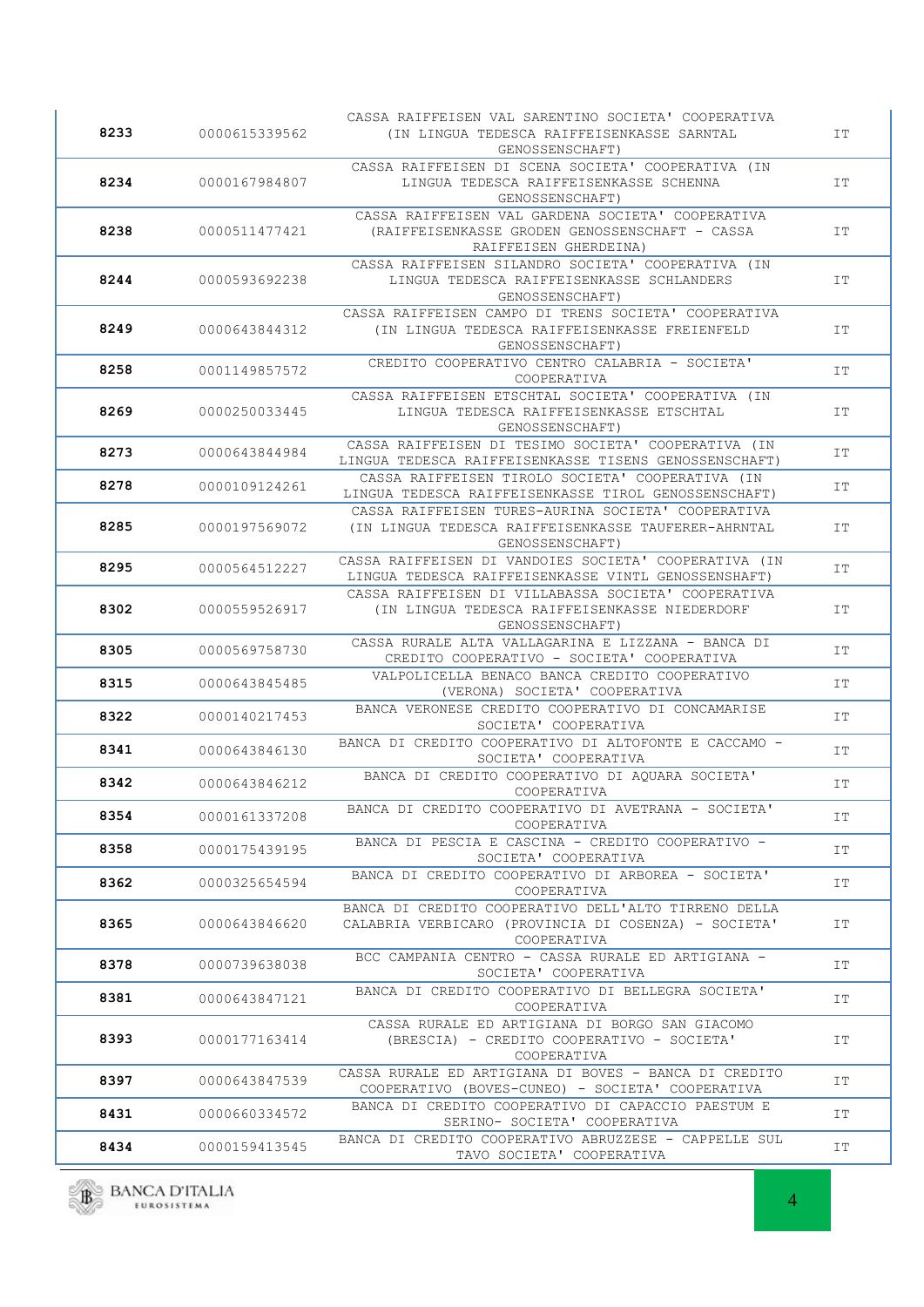| 8437  | 0000643848376 | BANCA DI CREDITO COOPERATIVO DEL BASSO SEBINO -<br>SOCIETA' COOPERATIVA                                      | IT        |
|-------|---------------|--------------------------------------------------------------------------------------------------------------|-----------|
| 8445  | 0000119166240 | BANCA DI CREDITO COOPERATIVO DI TERRA D'OTRANTO -<br>SOCIETA' COOPERATIVA                                    | IT        |
| 8456  | 0000441161504 | BANCA DEI SIBILLINI-CREDITO COOPERATIVO DI<br>CASAVECCHIA-SOCIETA' COOPERATIVA                               | IT        |
| 8457  | 0000104420510 | CREDITO COOPERATIVO VALDARNO FIORENTINO BANCA DI<br>CASCIA - SOCIETA' COOPERATIVA                            | IT        |
| 8460  | 0000123671402 | BANCA DI CREDITO COOPERATIVO DI CASSANO DELLE MURGE E<br>TOLVE - SOCIETA' COOPERATIVA                        | IT        |
| 8481* | 0000109933689 | CEREABANCA 1897 CREDITO COOPERATIVO SOCIETA'<br>COOPERATIVA                                                  | IT        |
| 8491  | 0000104539671 | BANCO MARCHIGIANO CREDITO COOPERATIVO                                                                        | IT        |
| 8492  | 0000643849021 | BANCA DI CREDITO COOPERATIVO DI CITTANOVA - SOCIETA'<br>COOPERATIVA                                          | IT        |
| 8511  | 0000102866722 | CORTINABANCA - CREDITO COOPERATIVO - SOCIETÀ<br>COOPERATIVA                                                  | IT        |
| 8515  | 0000643849285 | BANCA DELLA VALSASSINA CREDITO COOPERATIVO - SOCIETA'<br>COOPERATIVA                                         | IT        |
| 8537  | 0000643849939 | CREDITO COOPERATIVO CASSA RURALE ED ARTIGIANA DI<br>ERCHIE - SOCIETA' COOPERATIVA                            | IT        |
| 8553  | 0000643850245 | BANCA DI CREDITO COOPERATIVO DI FLUMERI - SOCIETA'<br>COOPERATIVA                                            | IT        |
| 8554  | 0000458417568 | BANCA DI CREDITO COOPERATIVO DI GAUDIANO DI LAVELLO -<br>SOCIETA' COOPERATIVA                                | IT        |
| 8572  | 0000643850817 | BANCA DI CREDITO COOPERATIVO DI GAMBATESA - SOCIETA'<br>COOPERATIVA                                          | IT        |
| 8595  | 0004198095129 | LA BCC DEL CROTONESE - CREDITO COOPERATIVO SOCIETA'<br>COOPERATIVA                                           | IT        |
| 8597  | 0000643851318 | BCC BASILICATA - CREDITO COOPERATIVO DI LAURENZANA E<br>COMUNI LUCANI - SOCIETA' COOPERATIVA                 | IT        |
| 8601  | 0000643851562 | BANCA DI CREDITO COOPERATIVO VALLE DEL TORTO -<br>SOCIETA' COOPERATIVA                                       | <b>IT</b> |
| 8603  | 0000643851644 | BANCA DI CREDITO COOPERATIVO DI LEVERANO - SOCIETA'<br>COOPERATIVA                                           | IT        |
| 8606  | 0000141149046 | BANCA DI CREDITO COOPERATIVO DI CANOSA - LOCONIA -<br>SOCIETA' COOPERATIVA                                   | IT        |
| 8607  | 0000288981209 | BANCA DI CREDITO COOPERATIVO DI LOCOROTONDO CASSA<br>RURALE E ARTIGIANA - SOCIETA' COOPERATIVA               | IT        |
| 8618  | 0000643851808 | BANCA DI CREDITO COOPERATIVO DI LEZZENO (COMO) -<br>SOCIETA' COOPERATIVA A RESPONSABILITA' LIMITATA          | IT        |
| 8622  | 0000317158402 | CREDITO COOPERATIVO - CASSA RURALE ED ARTIGIANA DEL<br>FRIULI VENEZIA GIULIA (ABBREVIATO CASSA RURALE FVG) - | IT        |
| 8637  | 0000574292921 | SOCIETA' COOPERATIVA<br>PRIMACASSA - CREDITO COOPERATIVO FVG - SOCIETA'                                      | IT        |
| 8679  | 0000478278943 | COOPERATIVA<br>BANCA DI CREDITO COOPERATIVO DI MOZZANICA - SOCIETA'                                          | IT        |
|       |               | COOPERATIVA<br>BANCA DI CREDITO COOPERATIVO DI MARINA DI GINOSA -                                            |           |
| 8688  | 0000389733359 | SOCIETA' COOPERATIVA<br>BANCA DI CREDITO COOPERATIVO DI NETTUNO SOCIETA'                                     | IT        |
| 8693  | 0000609709368 | COOPERATIVA<br>BANCA DI CREDITO COOPERATIVO DI OSTRA E MORRO D'ALBA                                          | IT        |
|       |               |                                                                                                              | IT        |
| 8704  | 0000153351699 | - SOCIETA' COOPERATIVA                                                                                       |           |
| 8705  | 0000144756774 | BANCA DI CREDITO COOPERATIVO DI OSTRA VETERE SOCIETA'<br>COOPERATIVA                                         | IT        |
| 8706  | 0000441162005 | BANCA DI CREDITO COOPERATIVO DI OSTUNI - SOCIETA'<br>COOPERATIVA                                             | IT        |
| 8708  | 0000377915306 | BANCA DI CREDITO COOPERATIVO DI OPPIDO LUCANO E<br>RIPACANDIDA - SOCIETA' COOPERATIVA                        | IT        |

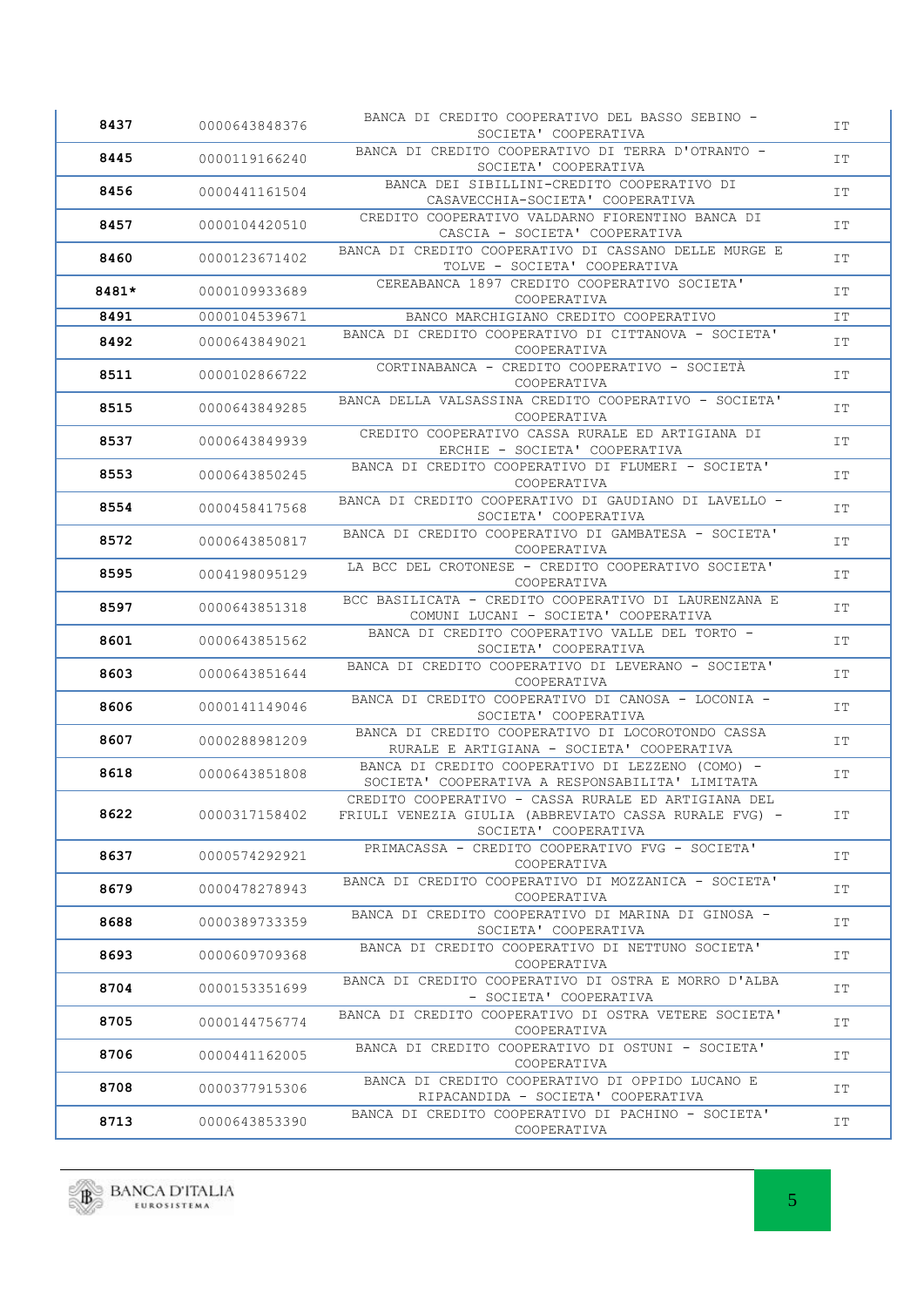| 8715 | 0000171702348 | BANCA DI UDINE CREDITO COOPERATIVO - SOCIETA'<br>COOPERATIVA                                                                                   | IΤ |
|------|---------------|------------------------------------------------------------------------------------------------------------------------------------------------|----|
| 8717 | 0000574292849 | CREDITO COOPERATIVO CASSA RURALE ED ARTIGIANA DI<br>PALIANO SOCIETA' COOPERATIVA                                                               | IT |
| 8731 | 0000112651703 | BANCA DI CREDITO COOPERATIVO DI PERGOLA E CORINALDO<br>SOCIETA' COOPERATIVA                                                                    | IT |
| 8736 | 0000104055204 | BANCA DI CREDITO COOPERATIVO DI PONTASSIEVE -<br>SOCIETA' COOPERATIVA                                                                          | IT |
| 8738 | 0000643853626 | CASSA RURALE ED ARTIGIANA DELL'AGRO PONTINO - BANCA<br>DI CREDITO COOPERATIVO - SOCIETA' COOPERATIVA                                           | IΤ |
| 8747 | 0000507001867 | BANCA DI CREDITO COOPERATIVO DI PRATOLA PELIGNA<br>(L'AQUILA) -SOCIETA' COOPERATIVA                                                            | IT |
| 8769 | 0000660334818 | BANCA DI RIPATRANSONE E DEL FERMANO - CREDITO<br>COOPERATIVO - SOCIETA' COOPERATIVA                                                            | IΤ |
| 8770 | 0000643854381 | CASSA RURALE ED ARTIGIANA DI RIVAROLO MANTOVANO<br>(MANTOVA) CREDITO COOPERATIVO - SOCIETA' COOPERATIVA                                        | IΤ |
| 8784 | 0000300564369 | BANCA MONTE PRUNO - CREDITO COOPERATIVO DI FISCIANO,<br>ROSCIGNO E LAURINO- SOCIETA' COOPERATIVA                                               | IT |
| 8787 | 0000643854871 | BANCA DI CREDITO COOPERATIVO DELLA PROVINCIA ROMANA<br>SOCIETA' COOPERATIVA                                                                    | IΤ |
| 8794 | 0000582339335 | BANCA DI CREDITO COOPERATIVO LAUDENSE - LODI SOCIETA'<br>COOPERATIVA                                                                           | IT |
| 8826 | 0000643855945 | BANCA DI PESARO CREDITO COOPERATIVO - SOCIETA'<br>COOPERATIVA                                                                                  | IΤ |
| 8844 | 0000105944975 | BANCA DI CREDITO COOPERATIVO DI SANTERAMO IN COLLE -<br>SOCIETA' COOPERATIVA                                                                   | IT |
| 8850 | 0000482303874 | BANCA DI CREDITO COOPERATIVO DI SARSINA - SOCIETA'<br>COOPERATIVA                                                                              | IΤ |
| 8855 | 0000109245201 | BANCA DI CREDITO COOPERATIVO DI SCAFATI E CETARA<br>SOCIETA' COOPERATIVA                                                                       | IT |
| 8871 | 0000635659728 | BANCA DI CREDITO COOPERATIVO DELL'UMBRIA E DEL VELINO<br>- SOCIETA' COOPERATIVA                                                                | IΤ |
| 8873 | 0000105945058 | BANCA DI CREDITO COOPERATIVO DI SPINAZZOLA - SOCIETA'<br>COOPERATIVA                                                                           | IΤ |
| 8887 | 0004236187019 | CREDITO COOPERATIVO DI SAN CALOGERO E MAIERATO - BCC<br>DEL VIBONESE SOCIETA' COOPERATIVA                                                      | IT |
| 8901 | 0000389733921 | BANCA DI CREDITO COOPERATIVO DI TRIUGGIO E DELLA<br>VALLE DEL LAMBRO - SOCIETA' COOPERATIVA                                                    | IΤ |
| 8913 | 0000643857191 | BANCA DI CREDITO COOPERATIVO DELLA VALLE DEL FITALIA<br>- SOCIETA' COOPERATIVA                                                                 | IT |
| 8928 | 0000425034251 | ZKB ZADRU´NA KRAÒKA BANKA TRST GORICA ZADRUGA - ZKB<br>CREDITO COOPERATIVO DI TRIESTE E GORIZIA SOCIETÀ<br>COOPERATIVA IN FORMA ABBREVIATA ZKB | IT |
| 8951 | 0000643858000 | BANCA DI CREDITO COOPERATIVO DEI COLLI ALBANI -<br>SOCIETA' COOPERATIVA                                                                        | IT |
| 8954 | 0000180558223 | BANCA DI CREDITO COOPERATIVO LA RISCOSSA DI REGALBUTO<br>- SOCIETA' COOPERATIVA                                                                | IT |
| 8958 | 0000643858428 | BANCA DI CREDITO COOPERATIVO MUTUO SOCCORSO DI GANGI<br>- SOCIETA' COOPERATIVA                                                                 | IT |
| 8968 | 0000162517386 | BANCA DI CREDITO COOPERATIVO DI ABRUZZI E MOLISE -<br>SOCIETA' COOPERATIVA                                                                     | IT |
| 8969 | 0000331671076 | BANCA SAN FRANCESCO CREDITO COOPERATIVO - SOCIETA'<br>COOPERATIVA                                                                              | IT |
| 8976 | 0000643858672 | BANCA DI CREDITO COOPERATIVO 'S. GIUSEPPE' DELLE<br>MADONIE - SOCIETA' COOPERATIVA                                                             | IT |
| 8979 | 0000643858836 | BANCA DI CREDITO COOPERATIVO SAN MICHELE DI<br>CALTANISSETTA E PIETRAPERZIA - SOCIETA' COOPERATIVA<br>PER AZIONI                               | IT |
| 8985 | 0000643859255 | BANCA SICANA - CREDITO COOPERATIVO DI SOMMATINO,<br>SERRADIFALCO E SAMBUCA DI SICILIA - SOCIETA'<br>COOPERATIVA                                | IT |
| 8987 | 0000643859337 | BANCA DI CREDITO COOPERATIVO TERRA DI LAVORO - S.<br>VINCENZO DE' PAOLI SOCIETA' COOPERATIVA PER AZIONI                                        | IT |

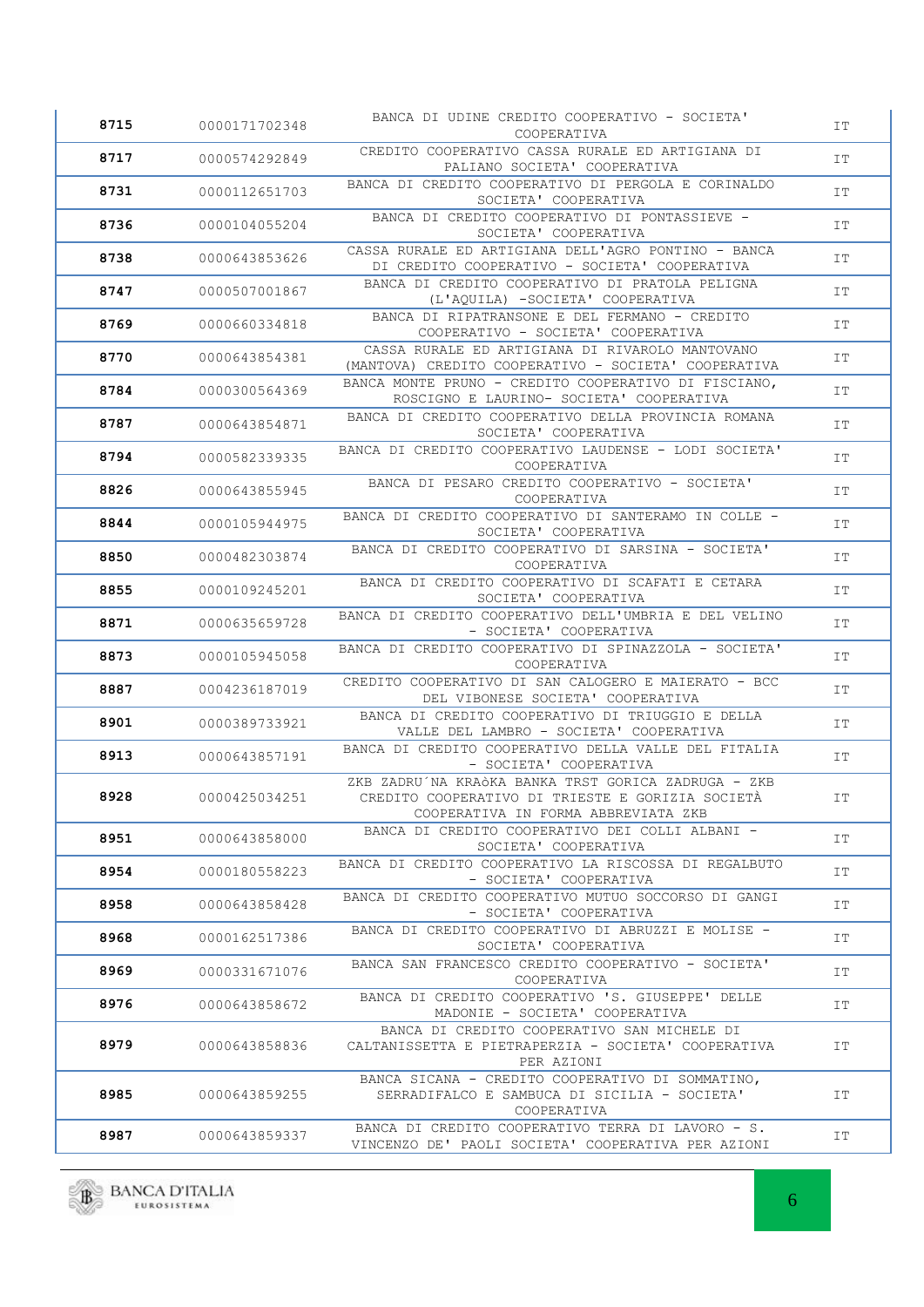| 8988  | 0000105944303 | BANCA DI CREDITO COOPERATIVO DEGLI ULIVI - TERRA DI<br>BARI - SOCIETA' COOPERATIVA                                              | TT.<br>ᆂᆂ |
|-------|---------------|---------------------------------------------------------------------------------------------------------------------------------|-----------|
| 8997  | 0000649678214 | BANCA DI CREDITO COOPERATIVO DI SAN MARCO DEI CAVOTI<br>E DEL SANNIO-CALVI - SOCIETA' COOPERATIVA                               | ΙT        |
| 8998  | 0000643859827 | CASSA RAIFFEISEN DELLA VAL PASSIRIA SOCIETA'<br>( IN LINGUA TEDESCA RAIFFEISENKASSE<br>COOPERATIVA (<br>PASSEIER GENOSSENSHAFT) | ΙT        |
| 10312 | 0000104748984 | CREDITO FONDIARIO S.P.A.                                                                                                        | ᅩᅩ        |

**\*** Intermediario cessato successivamente alla data del 31/12/2021.